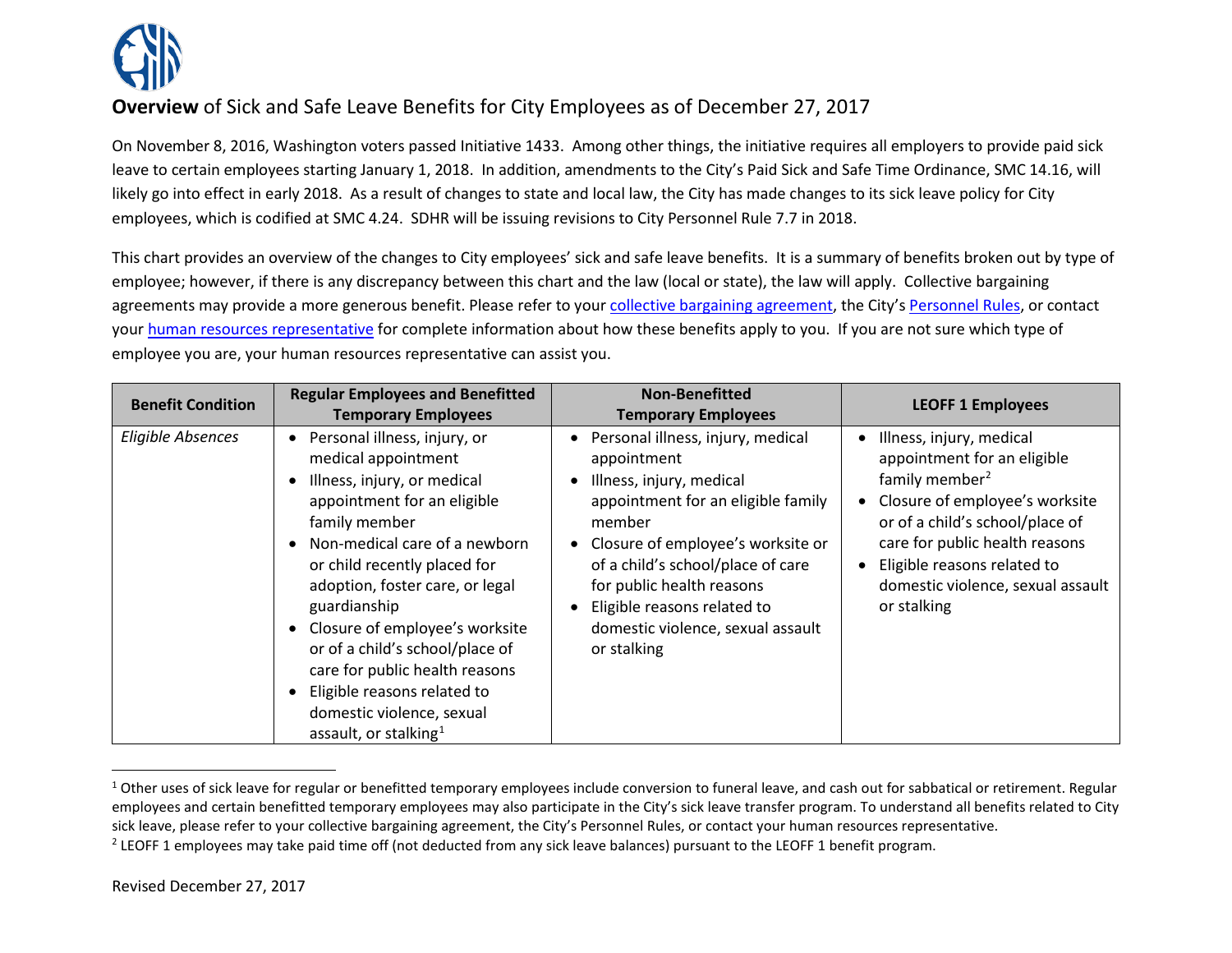<span id="page-1-0"></span>

## **Overview** of Sick and Safe Leave Benefits for City Employees as of December 27, 2017

| <b>Benefit Condition</b>                                                                               | <b>Regular Employees and Benefitted</b>                                                                                                                                                                                                                                                                               | <b>Non-Benefitted</b>                                                                                                                                                                            | <b>LEOFF 1 Employees</b>                                                                                                                                                           |  |  |
|--------------------------------------------------------------------------------------------------------|-----------------------------------------------------------------------------------------------------------------------------------------------------------------------------------------------------------------------------------------------------------------------------------------------------------------------|--------------------------------------------------------------------------------------------------------------------------------------------------------------------------------------------------|------------------------------------------------------------------------------------------------------------------------------------------------------------------------------------|--|--|
|                                                                                                        | <b>Temporary Employees</b>                                                                                                                                                                                                                                                                                            | <b>Temporary Employees</b>                                                                                                                                                                       |                                                                                                                                                                                    |  |  |
| <b>Eligible Family</b><br><b>Members for Which</b><br>an Employee May<br>Use Sick Leave to<br>Care for | Child of any age, grandparent,<br>grandchild, spouse/domestic<br>partner, sibling, or parent to cover<br>absences related to a family<br>member's illness, injury or medical<br>treatment. Employee may also use<br>sick leave for the above-named<br>family members of the employee's<br>spouse or domestic partner. | Child of any age, grandparent, grandchild, spouse/domestic partner, sibling, or<br>parent/parent-in-law to cover absences related to a family member's illness,<br>injury, or medical treatment. |                                                                                                                                                                                    |  |  |
| Employee's Eligible<br><b>Family Members for</b><br>Safe Leave                                         | Family member or roommate for reasons related to domestic violence, sexual assault, or stalking; or for a child whose<br>school has closed for public health reasons.                                                                                                                                                 |                                                                                                                                                                                                  |                                                                                                                                                                                    |  |  |
| <b>Accrual Rate</b>                                                                                    | 0.046 hours for every regular pay<br>status hour, up to 40 hours per week                                                                                                                                                                                                                                             | 0.034 of hours worked                                                                                                                                                                            | Frontloaded 72 hours per year for<br>care of a sick family member                                                                                                                  |  |  |
| Carryover $3$                                                                                          | Leave earned may be banked<br>indefinitely and carried over from<br>year to year.                                                                                                                                                                                                                                     | Up to 72 hours of leave may be carried<br>over into the next calendar year.                                                                                                                      | Leave earned may be banked<br>indefinitely and carried over from<br>year to year.                                                                                                  |  |  |
| Minimum/Maximum<br>Use                                                                                 | No limit, but employee may not<br>"borrow" future, unearned sick<br>leave. Most regular employees and<br>some represented benefitted<br>temporary employees may receive<br>donated sick leave through the sick<br>leave transfer program.<br>Minimum increment is 15 minutes.                                         | No limit, but employee may not<br>"borrow" future, unearned sick leave.<br>Minimum increment is 15 minutes.                                                                                      | No limit, but may not "borrow"<br>future, unearned sick leave. LEOFF 1<br>employees may not participate in the<br>sick leave transfer program.<br>Minimum increment is 15 minutes. |  |  |
| <b>Waiting Period</b>                                                                                  | 30 days after commencement of<br>employment                                                                                                                                                                                                                                                                           | 90 days after commencement of<br>employment                                                                                                                                                      | N/A (employees joined the LEOFF<br>system prior to October 1, 1977)                                                                                                                |  |  |

 $3$  The City's sick leave benefit year is the calendar year.